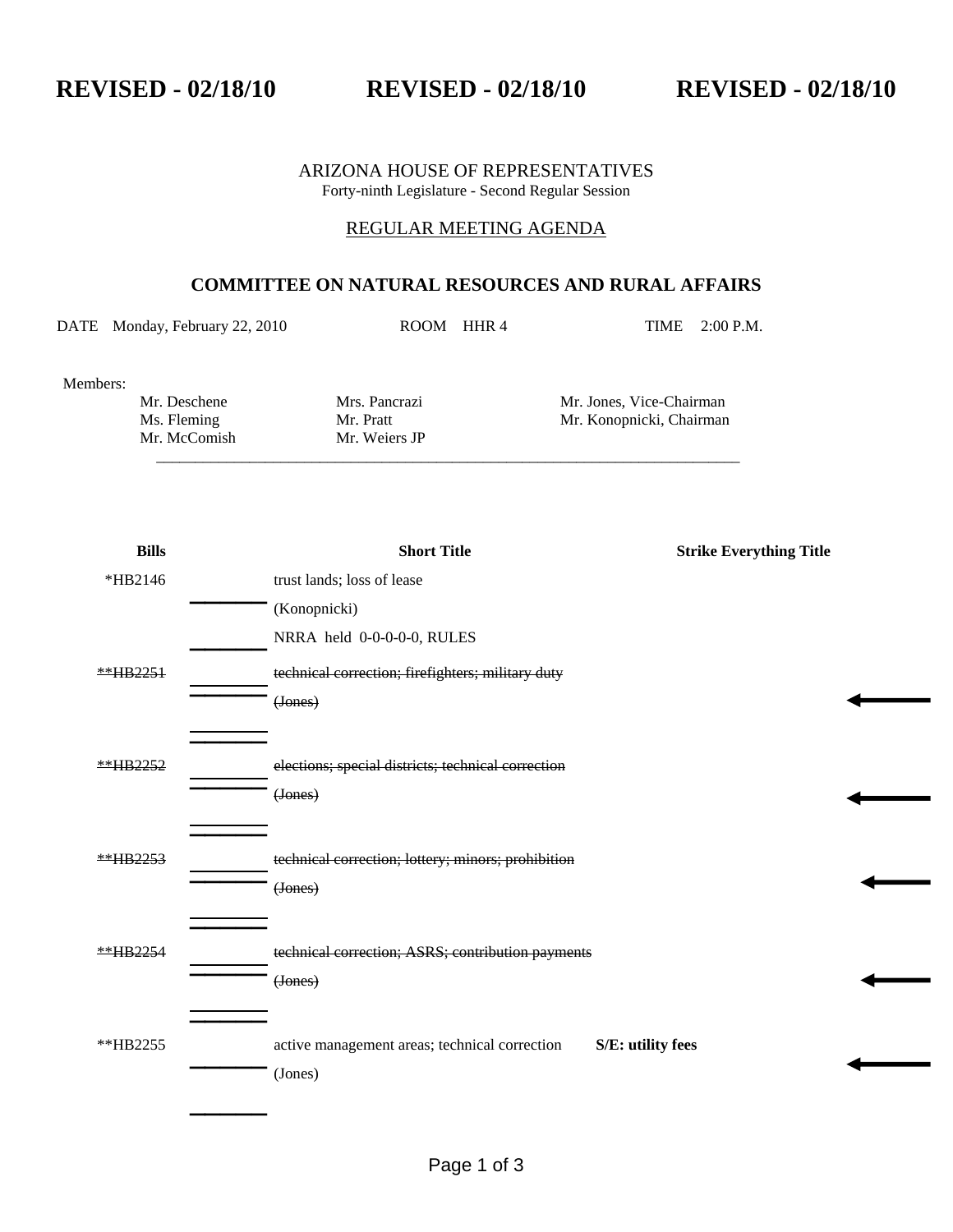| <b>Bills</b>   | <b>Short Title</b>                                       | <b>Strike Everything Title</b> |
|----------------|----------------------------------------------------------|--------------------------------|
| HB2375         | possessing dangerous wildlife prohibited                 | S/E: same subject              |
|                | (Campbell CH, Campbell CL, Sinema, et al)                |                                |
|                | NRRA, COM, RULES                                         |                                |
| HB2449         | pest management; department of agriculture               | S/E: same subject              |
|                | (Crandall)                                               |                                |
|                | NRRA, RULES                                              |                                |
| HB2480         | use tax exemption; fertilizer; pesticide                 |                                |
|                | (Konopnicki)                                             |                                |
|                | WM w/d, NRRA, RULES                                      |                                |
| HB2617         | mining amendments; water; permits; rules                 |                                |
|                | (Jones, Gowan, Mason, et al)                             |                                |
|                | NRRA, RULES                                              |                                |
| ***HB2627      | county transportation excise tax; transit                |                                |
|                | (Jones, McGuire: Chabin, et al)                          |                                |
|                | NRRA, WM w/d, RULES                                      |                                |
| HB2628         | fund; sustainable state parks fee                        |                                |
|                | (Jones, Campbell CH, Chabin, et al)                      |                                |
|                | NRRA, APPROP, RULES                                      |                                |
| HB2653         | intergovernmental agreements; separate legal<br>entities |                                |
|                | (Pratt)                                                  |                                |
|                | NRRA, RULES                                              |                                |
| HB2678         | watercraft operation offenses; fine; assessments         |                                |
|                | (Jones: Antenori, Campbell CH, et al)                    |                                |
|                | NRRA, RULES                                              |                                |
| HB2735         | zoning; dairy farms; agricultural purpose                |                                |
|                | (Pratt)                                                  |                                |
|                | NRRA, RULES                                              |                                |
| *HB2786        | lease of state parks.                                    |                                |
|                | (Goodale)                                                |                                |
|                | NRRA disc/held 0-0-0-0-0, RULES                          |                                |
| <b>HCR2040</b> | sustainable state parks fund                             |                                |
|                | (Jones, Brown, Campbell CH, et al)                       |                                |
|                | NRRA, APPROP, RULES                                      |                                |